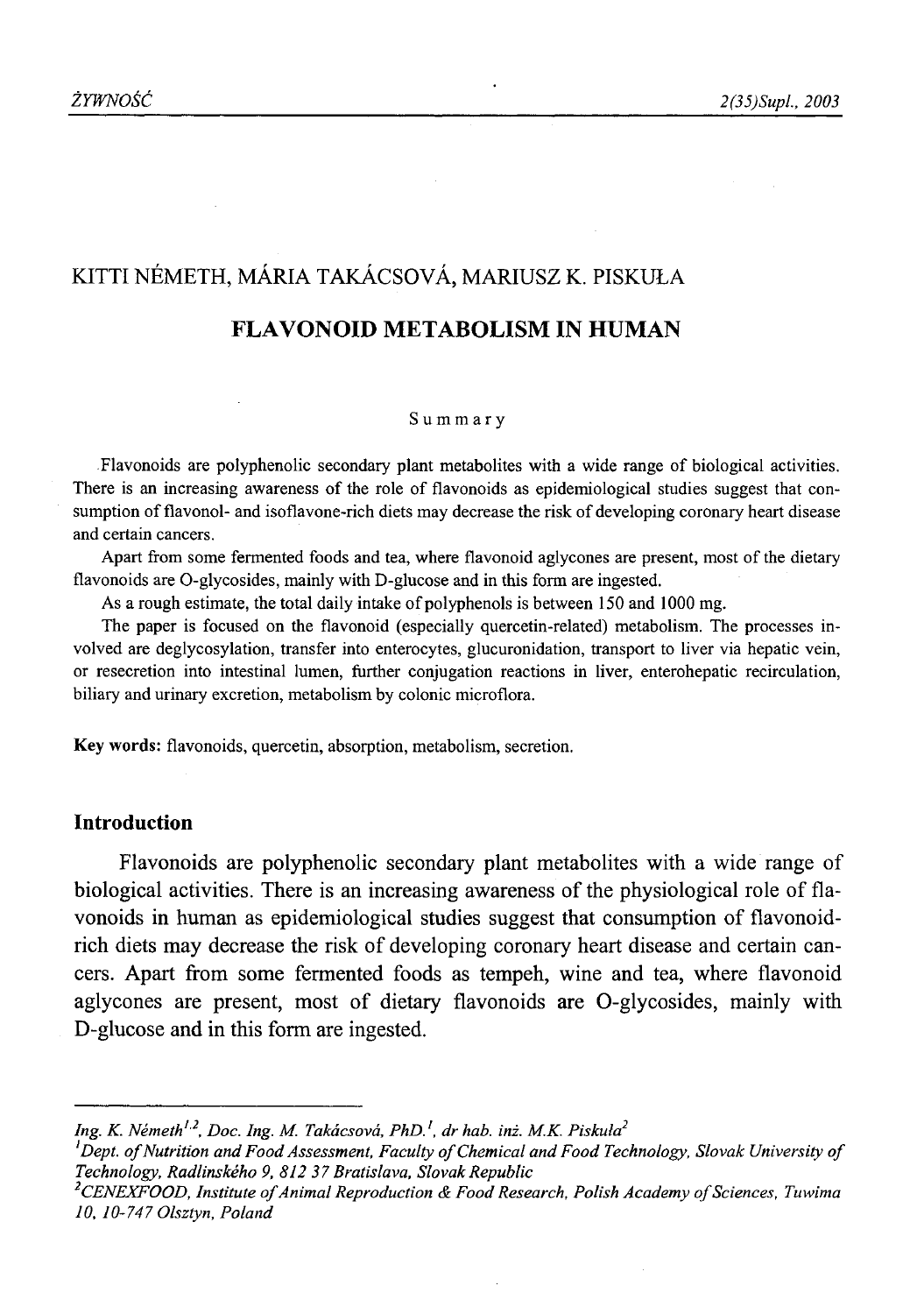As a rough estimate, the total daily intake of polyphenols is between 150 and 1000 mg [1], However, the wide range of results is due to diversity of dietary habits and methodology of estimation applied. Out of all dietary flavonoids quercetin is one of the consumed in the highest amounts. From different foods onions are especially rich in quercetin. Most commonly consumed yellow varieties contain quercetin glucosides in amounts about 600 mg/kg expressed as free quercetin.

Once ingested, food has to undergo a number of processes within alimentary tract leading to absorption of spectrum of its components. Part of them, with flavonoids, accounted to xenobiotics when absorbed are subjects to intensive multi-step metabolism significantly changing their physiological properties.

#### **Alimentary tract**

The epithelium-lined alimentary tract can be conceptualised as a tunnel through the body, and the wall of the alimentary canal as the interface between the external environment and the circulatory system [5], To enter the body, the nutrient requires to traverse the epithelium.

There are several factors affecting flavonoid absorption, like the presence or absence of glycosylation on hydroxyl groups, quality of sugar moiety attached, plant/food matrix, interactions with food components, micelles, and emulsifiers. The tissue distribution of B-glucosidases, enzymes hydrolysing flavonoid glucosides, affects the site of flavonoid uptake, too.

## *Oral cavity*

P-Glucosidases in the mouth can be of endogeneous and/or microbial origin. Although flavonoid deglycosylation in saliva is unlikely and has not been reported yet, phenolics can undergo oxidation in the oral cavity.

## *Stomach*

Non-enzymatic deglycosylation of flavonoids in the body, such as gastric acid hydrolysis, does not occur. Piskula *et al.* [14] and Crespy *et al.* [2] reported rapid absorption of flavonoid aglycone from rat stomach after its in situ administration. Related glucosides, were not deglycosylated nor absorbed either in this experiment. Contrary to the above findings, partial flavonoid deglycosylation was reported [13] to occur in rat stomach after flavonoid glycosides (of quercetin, kaempferol, isorhamnetin, apigenin, luteolin and chrysoeriol) were administered in aqueous suspension, extracted from parsley. This was probably due to  $\beta$ -glucosidase activity of bacteria colonising the rat forestomach. Human deglycosylation has not been reported.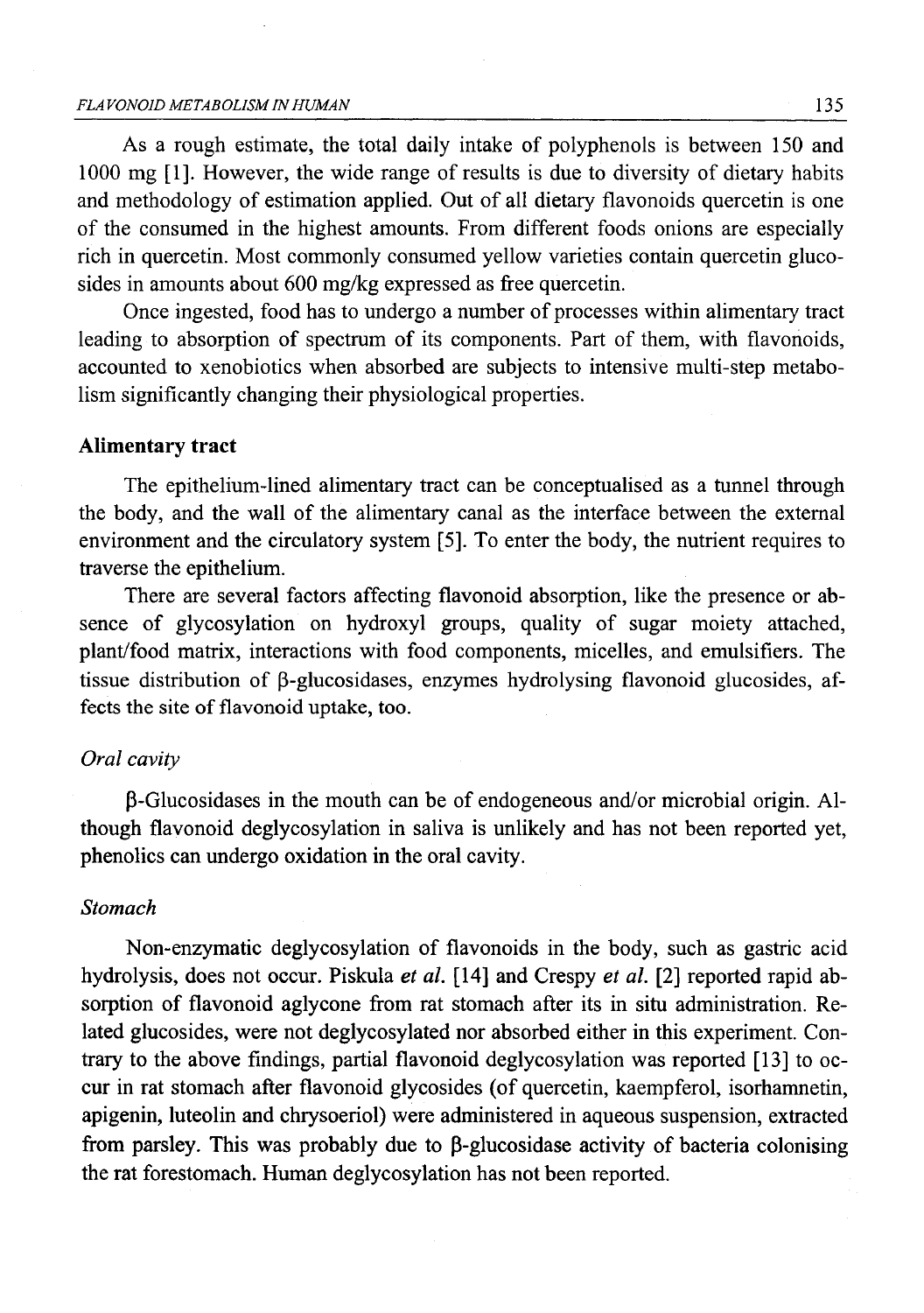# *Small intestine*

The epithelium of the small intestine **is** located **at a strategic interface as the intes**tinal lumen is in continuity with the **external environment [5], Compound/Material** absorbed from the lumen must first traverse the epithelium to access mucosal blood, then is carried to liver with portal blood. Except the cells lining the gastrointestinal tract, all other cells of the body are only exposed to flavonoid metabolites and degradation products. Flavonoids probably pass into small intestine as glycosides. Here they can undergo either luminal deglycosylation catalysed by membrane-bound enzymes as lactase-phlorizin hydrolase [11] or enter the enterocytes in form of glycosides requiring active transport  $[6]$  followed by intracellular hydrolysis by e.g. broad-specificity  $cytosolic \beta-glucosidase [3]$ . Flavonoids liberated in the lumen can pass into enterocytes via passive diffusion. Once absorbed, flavonoids are conjugated to glucuronide, sulphate and/or methyl groups mainly in jejunal and ileal enterocytes. The transferases responsible for conjugation are UDP-glucuronyltransferases (UGT; EC 2.4.1.17) and phenolsulfotransferases (PST; EC 2.8.2.1). Methylation is catalysed by catechol Omethyltransferases (COMT; EC 2.1.1.3).

Major products of small intestinal epithelial cell metabolism, quercetin-3- and quercetin-7-glucuronides were shown to be further processed using HepG2 hepatic cell model. One pathway seems to be methylation of catechol moiety of both quercetin glucuronides resulting in 3'-methylquercetin- and 4'-methylquercetin- glucuronides. The other way is deglucuronidation with subsequent sulfation in 3'-position [12].

## *Colon*

Colon is heavily colonised by microorganisms  $({\sim}10^{12}/\text{cm}^3)$  with enormous catalytic and hydrolytic potential. Flavonoids from food neither absorbed in stomach nor in small intestine and flavonoid metabolites previously absorbed and excreted with bile back to duodenum are propelled to colon. Reaching the colon, they are subject to deglycosylation and deconjugation by colonic bacteria, and are cleaved giving rise to ring fission products, such as phenylacetic, phenylpropionic acids and valerolactones.

## *Liver*

Compounds absorbed from intestines enter the liver via portal vein. Once in the liver, the absorbed substances are removed from the blood by the liver parenchymal cells. The body treats flavonoids as xenobiotics, therefore they are subjected to Phase I (introduction of polar functional groups e.g. -OH) and Phase II (conjugation) biotransformations. Reactions leading to conjugate formation facilitate their clearance and limit their potential toxicity. Recently, a third class of metabolites has also been recognised, namely xenobiotic-macromolecule adducts, also called macromolecular conju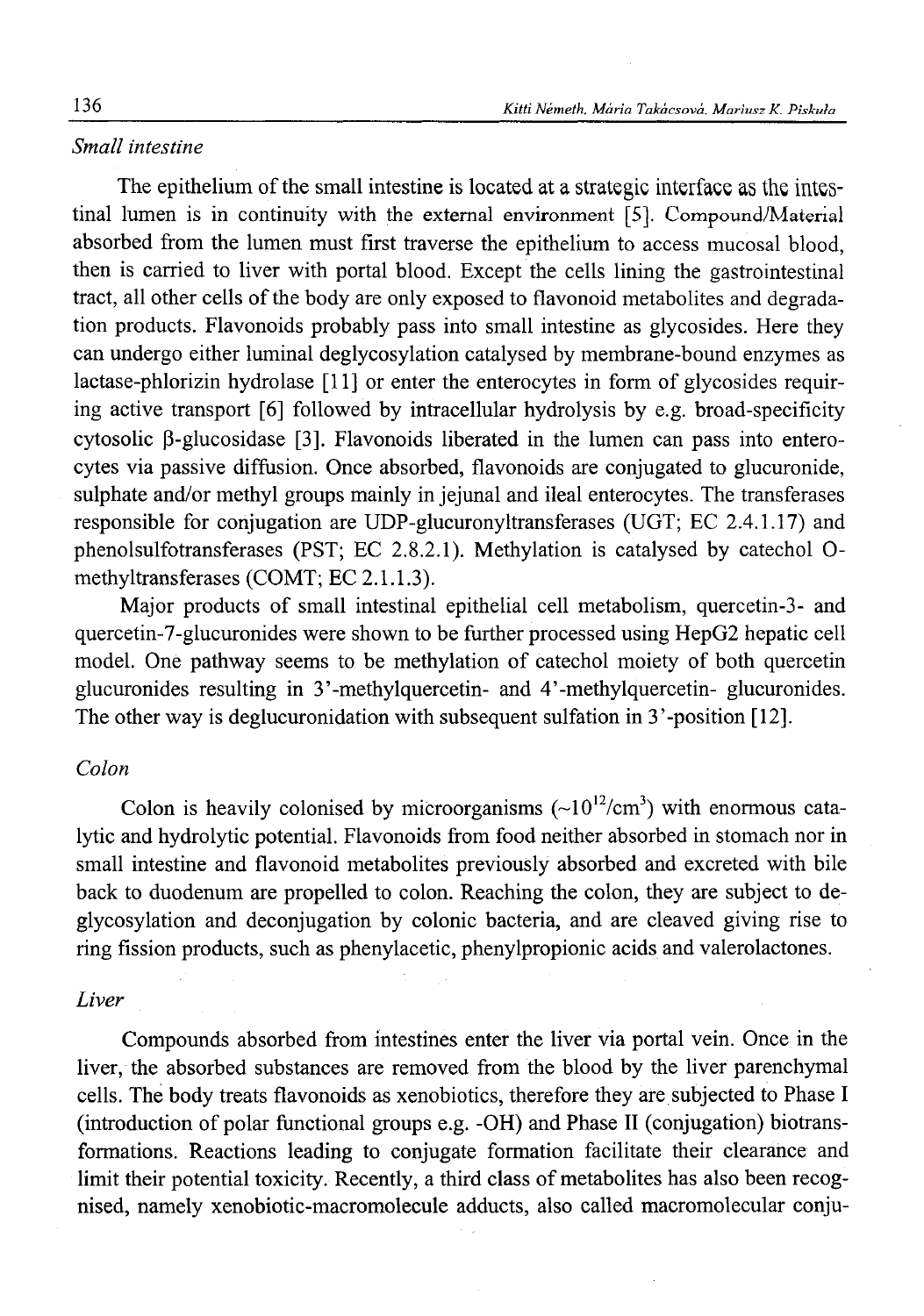gates. Due to aromatic nucleus and hydroxyl substituents, flavonoids have a great affinity for proteins, particularly for albumin. Binding of quercetin to human albumin was 70–80% [8]. Another possible way of quercetin intracellular detoxification could be their conjugation with glutathione in 2'-position [15], Conjugates are eliminated from the liver either with the bile, the gallbladder squirts the bile into duodenum, or renally, i.e., with the blood and urine.

# *Plasma*

Non-conjugated flavonoids are virtually absent from plasma. Day *et al.* [4] have detected quercetin-3-glucuronide, 3'-methyl-quercetin-3-glucuronide and quercetin-3' sulphate as major conjugates in human plasma 1.5 hr after onion consumption. A further quercetin conjugate as quercetin-4'-glucuronide [9], Wittig *et al.* detected five quercetin glucuronides but no sulfates in plasma lh after onion consumption using HPLC-UV-MS/MS [16],

Up to now, there has not been reported any accumulation of quercetin in any tissue - as shown in an experiment with radiolabelled quercetin. The highest radioactivity was found in kidney (perhaps due to their concentration by water reabsorption), lower in liver and blood [7]. Similarly, 60 min after orally administered [2-<sup>14</sup>C]quercetin-4'-glucoside to rats, almost 94% of the recovered radioactivity was still in the pool of stomach, small and large intestines with their contents (denoted as intestine pool) [10], Also, little is known about the biological activities of low molecular weight ring-fission products.

# **Conclusion**

An attractive hypothesis is that vegetables and fruits contain compounds that have a protective effect for human health, and flavonoids are serious candidates. Within the body, these compounds are extensively metabolised. Therefore, it is important to study the quality, levels, location and biological effects of the arising products.

#### **Literature**

- [1] Aheme S.A., O 'Brien N.M.: Dietary flavonols: Chemistry, food content, and metabolism. Nutr., 2002,18, 75-81.
- [2] Crespy V., Morand C., Besson C., Manach C., Demigne C., Remesy C.: Quercetin, but not its glycosides, is absorbed from the rat stomach. J. Agric. Food Chem., 2002, 50, 618-621.
- [3] Day A.J., Dupont M.S., Ridley S., Rhodes M., Rhodes M.J.C, Morgan M.R.A., Williamson G.: Deglycosylation of flavonoid and isoflavonoid glycosides by human small intestine and liver betaglucosidase activity. FEBS Lett., 1998,436, 71-75.
- [4] Day A.J., Mellon F., Barron D., Sarrazin G., Morgan M.R., Williamson G.: Human metabolism of dietary flavonoids: Identification of plasma metabolites of quercetin. Free Rad. Res., 2001, 35, 941-952.
- [5] DeSesso J.M., Jacobson C.F.: Anatomical and physiological parameters affecting gastrointestinal absorption in humans and rats. Food Chem. Toxicol., 2001,39,209-228.